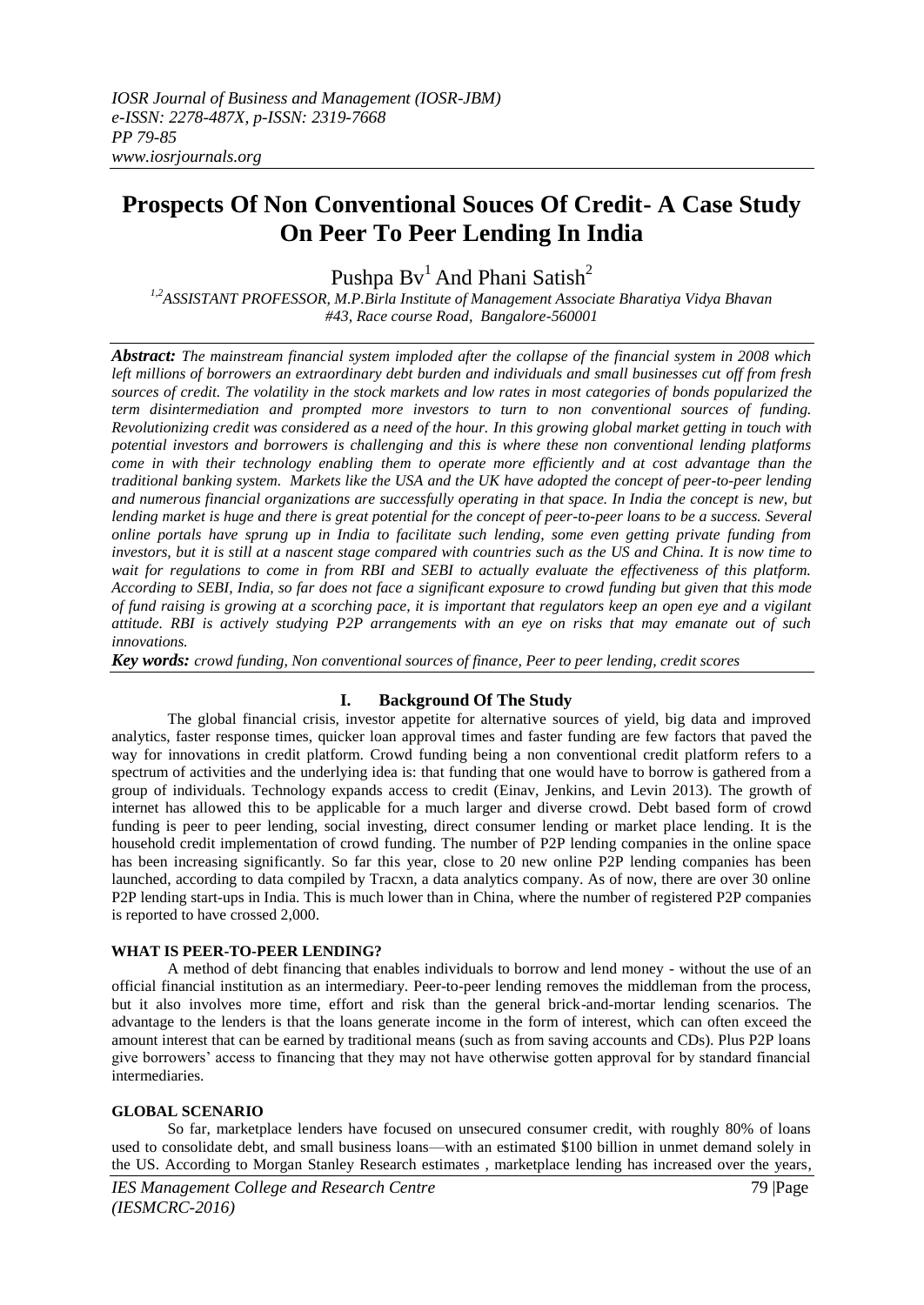*IOSR Journal of Business and Management (IOSR-JBM) e-ISSN: 2278-487X, p-ISSN: 2319-7668 PP 79-85 www.iosrjournals.org*

2014 being the leading year in terms of both CAGR as well as loan issuances. China and USA are the most prominent players in terms of loan issuances. P2P operates in china, the USA, Australia and the UK. In china it operates with more than 1500 lending platforms and operating both online and offline.



2016 2018 2010-2014: Compound Annual Growth Rate of 123%: 2015-2020: Expected CAGR of 51% Source: Company Data Morgan Stanley Research

Peer-to-peer lending platforms today with a promise of disintermediation are sustained by a wide array of intermediaries, including banks, secondary markets facilitated by note trading platforms, third party investing tools that analyze loan data and automate the investing process, wealth advisory firms that help large investors manage portfolios of loans, and marketplace platforms that match lenders and borrowers within a larger pool of peer-to-peer loan originators.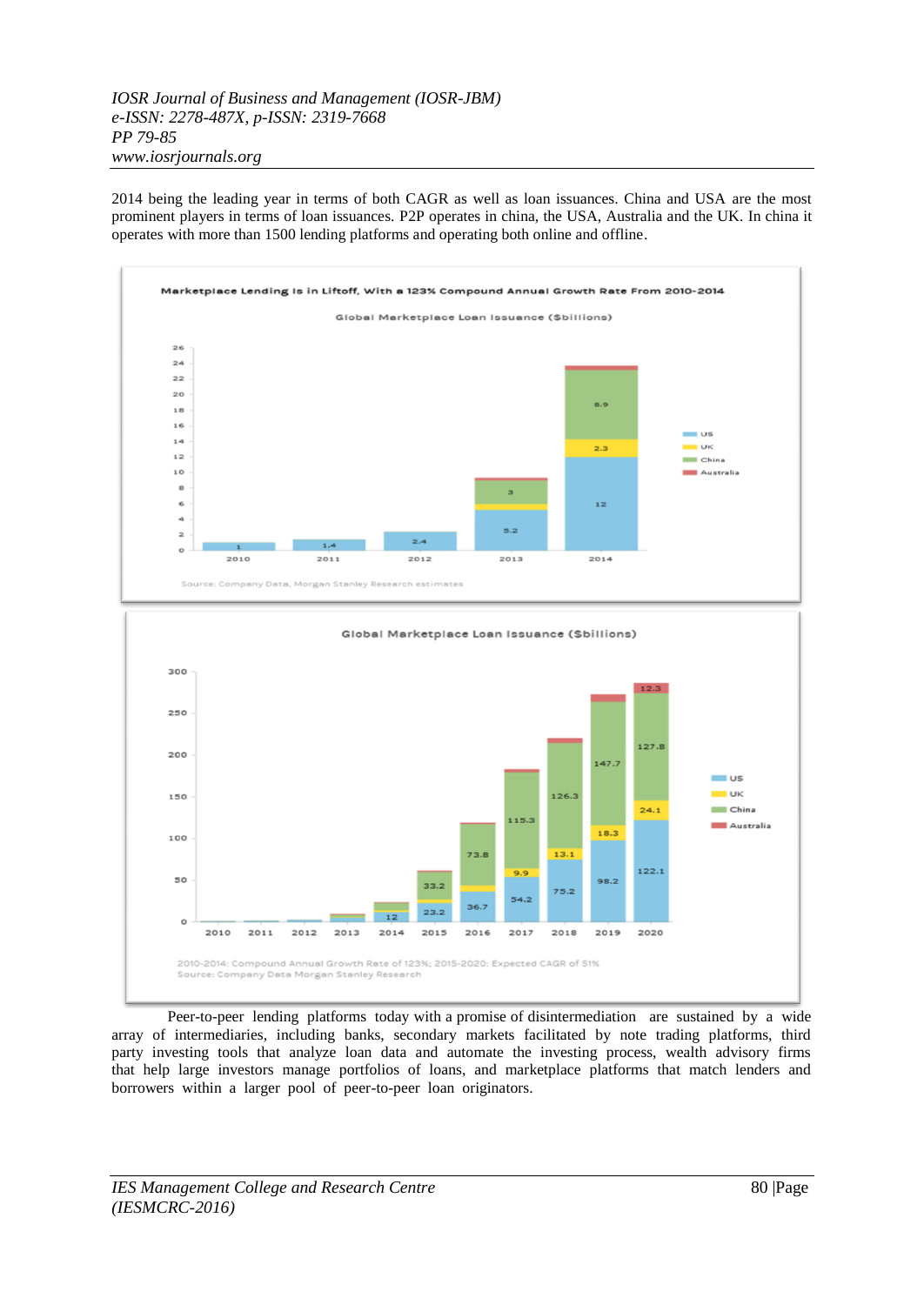

# **II. The Ecosystem Of Peer-To-Peer/Marketplace Lending Today**

Source: IOSCO Staff Working Paper - Crowd-funding: An Infant Industry Growing Fast, 2014

Like crowd funding and microfinance, the emergence of peer-to-peer lending has its origin in what is sometimes called "collaborative finance." Fueled by the "growth of mass collaboration via the Internet," its advocates argue that collaborative finance is characterized by "transparency, openness, and sharing" horizontally among peers. P2P is indeed a disintermediation of consumer finance using a social marketplace. The disintermediation facet is that, investors wanting diversified exposure to a fixed income asset class of consumer loans need not go through asset-backed security (ABS) markets, removing layers of intermediation and opening the asset class to smaller investors. According to Morgan Stanley report it is a fastgrowing financial model, with global variations, that is predicted could upend the traditional banking industry. Right now, however, it is attracting institutional investors, as well as big banks eager to learn how to become more agile. In 2014, around 65% of over \$3 billion in loans on Lending Club and Prosper (US P2P platforms) were funded by institutional investors who purchased whole loans. Among large investors include banks, hedge funds, business development companies, and others.

P2P platforms are able to market themselves as modest community operations with an advantage of reduced costs for lending and borrowing. Zopa, a British P2P platform, offers 4.9% to lenders (most bank accounts pay nothing) and typically charges 5.6% on a personal loan (which is competitive with the rates most banks charge). The intermediaries such as lending club in USA, Faircent and i-lend in India are platforms that use a credit score-based model for evaluating investment options. P2P lending provides funding that might not be available elsewhere and rates are lower than for alternatives. With the retail business model seeming to be firmly entrenched, P2P lenders are now allowing institutional investors, private equity firms and even traditional banks to lend through them. Indications are that investors can earn much better returns by buying the safest loans from some of the P2P platforms and now there are discussions about developing secondary markets for such loans and their securitized products.

In P2P arrangement the individuals, fund small portions of loans and receive their principal plus interest when the borrower repays the loan. Borrowers choose P2P lending for three primary reasons: (a) Lower interest rates (b) Quicker disbursal times (c) Greater access to credit.

P2P lending companies, apart from finding potential lenders and borrowers, also provide support services like verification of identity and financial details of the borrowers, credit models for pricing of loans and customer service to borrowers. Screening of loan applications is done by following credit score used by formal lending institutions and also rely on additional self-reported information that traditionally are not reported to credit bureaus . They use variables such as a borrower's income, debt-to-income ratio, number of inquiries on the credit bureau, and loan payment performance on prior loans, among others. This doesn't mean that there is no risk of default. When lending money there is always a risk of default but it is how mitigation of risk happens. The loan grade is determined based on the lending platform's historical loan performance and payment history, which is used to predict how a particular loan is likely to perform. The loan grade sets a range of possible interest rates. For example, a loan on Lending Club with a letter grade A (highest score) on the Model Rank, has an average 7.64% interest rate, whereas loans with grades F and G (lowest score) have an average 22.53% interest rate. This is what makes lending through P2P a good investment decision. P2P ensures that the loan is monitored during its tenure and also helps investors to recover a default by engaging the services of a collection agency. Peer-to-peer lending started out as a relatively simple system for facilitating loans between individuals online, but has since grown into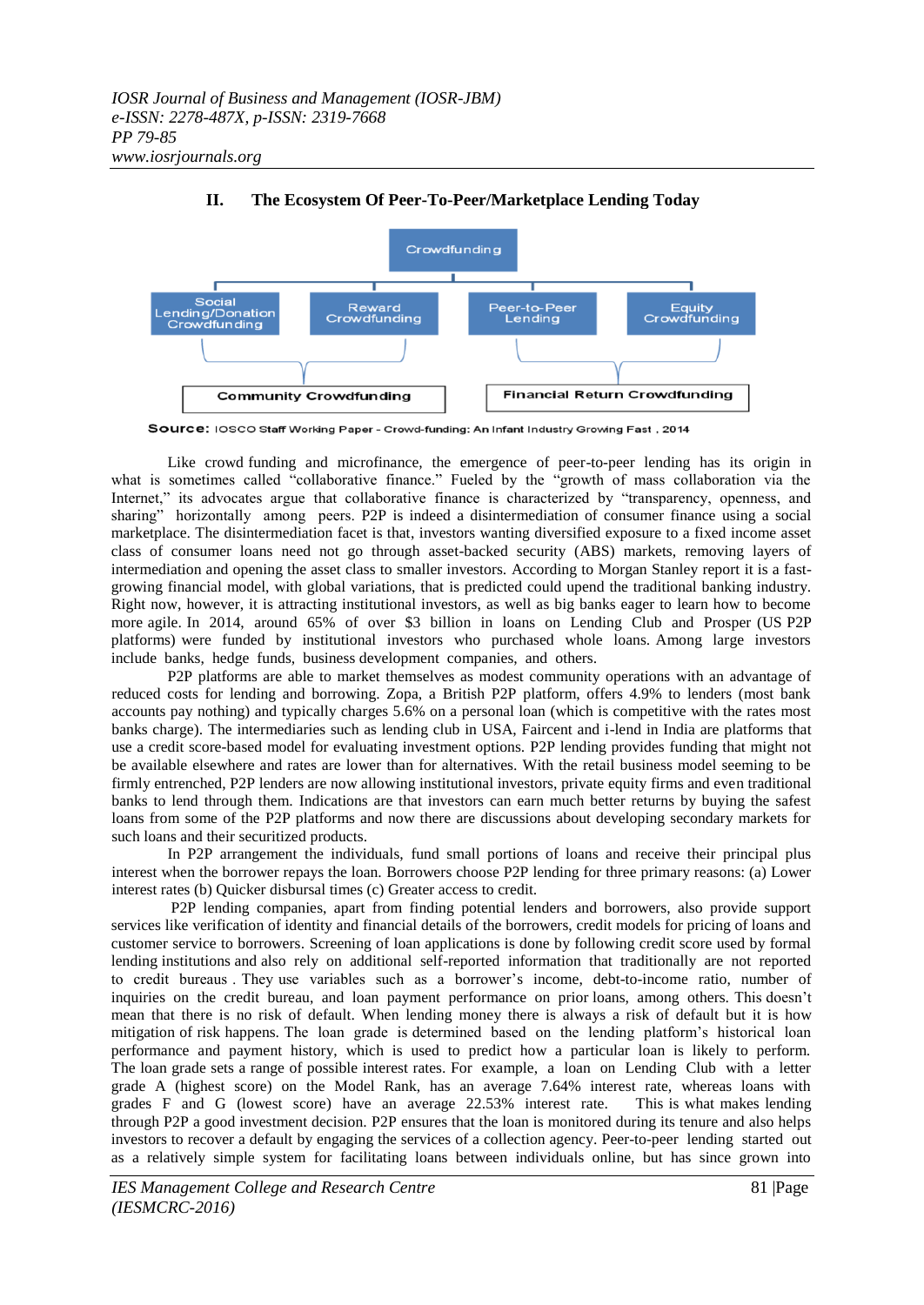a complex ecosystem of technologies, institutions, and auxiliary startups. Today, globally the peer-to-peer lending landscape can be represented broadly as in Annexure 1.

# **P2P LENDING: THE INDIA SCENARIO**

Last decade witnessed the advent of peer-to-peer lending in the Western market and it soon gained traction. Today, some of the top P2P lending companies operate out of USA and Europe. The concept of P2P lending in India is relatively new and is yet to create a strong foothold. Over the last few years, multiple companies have come to offer peer-to-peer lending services in India and are witnessing a fairly good response.

### **THE KEY TO SUCCESS**

The Indian market is huge and immensely potential for P2P lending platforms. There is a need now to educate and spread awareness about this to consumers in Indian who are now in the framework of formal credit. A financial market as regulated and dominated by legacy like India would require P2P lending companies focus strongly on their customers. With high bank rates, strict loan margins, formalities and documentation conventional sources of credit is slowing becoming unpopular among borrowers. It is in these scenarios that peer-to-peer lending can help borrowers avail quick loans. As most of the P2P lending platform enables direct interaction between borrowers and lenders, loan settlement becomes an easy process. With the power to negotiate for the best interest rates, the borrowers are ensured of loans at good rates and fast as well. On the other hand, investors with an outlook to invest can explore multiple investment options with peer-to-peer lending. With the ability to select multiple creditworthy borrowers, investors are now assured of fixed monthly returns.

# **III. Data Analysis With Specific Reference To Faircent.Com(P2p Platform)**

According to Faircent one of the leading P2P platforms in India, the concept is one of the most innovative financial products of recent times. The data collected from the loan issuances details under Faircent gives us a clear view of the status of P2P in India. Using a snapshot of loan data, we can characterize borrowing and lending trends. Loans are availed for various purposes business as well as domestic. The main reasons being funding the business, debt consolidation and for personal purposes. There is an increase in the number of loan requests at the same time. The increase in the loan requests suggest us the gaining popularity of the platform by lenders and borrowers. The ROI on the loan transaction is dependent on the risk buckets. High risk profile borrower will be charged a high rate of interest and a low risk profile borrower is charged with an average rate of interest.

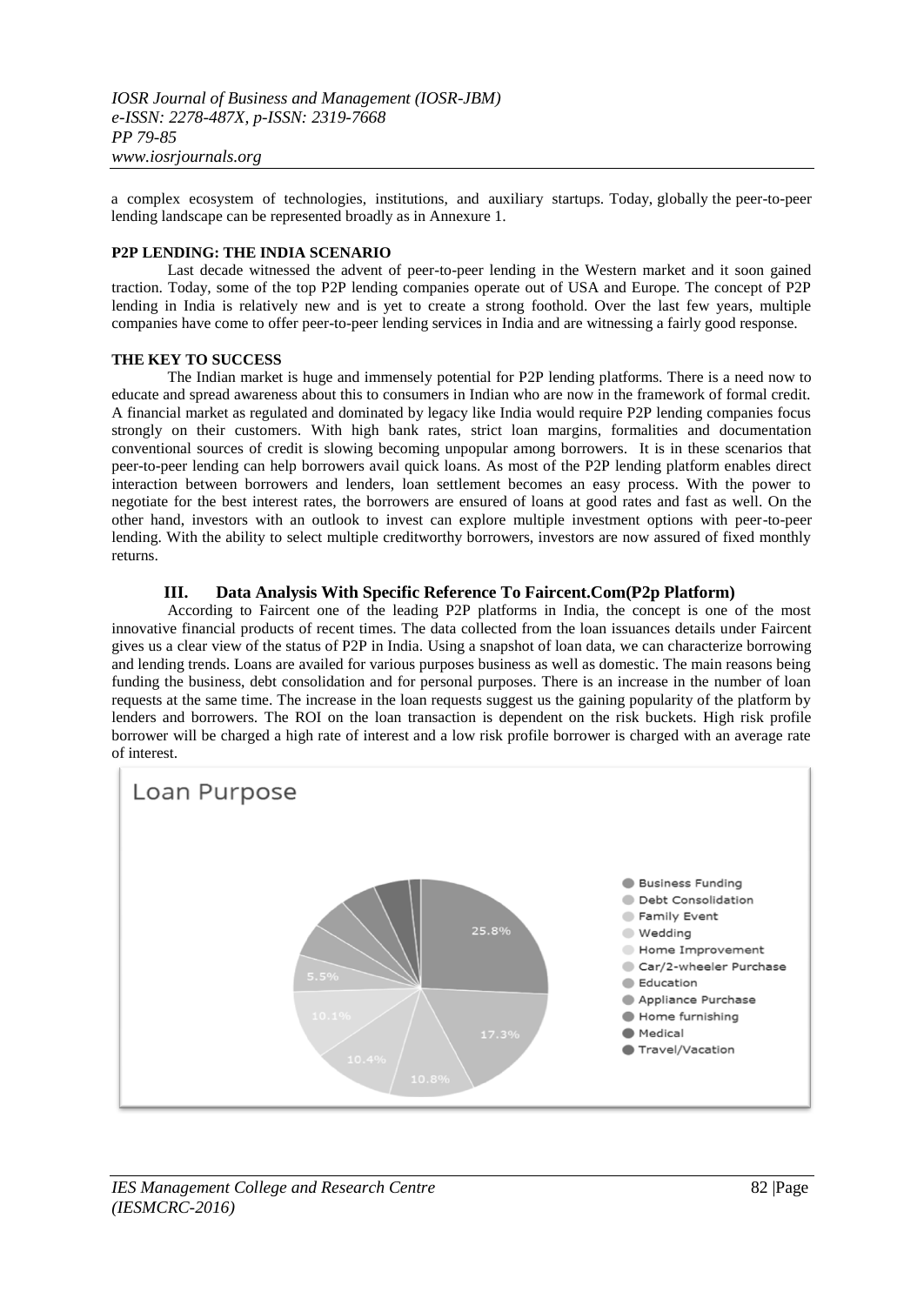

# Source: Faircent.com<br>Loan Requests by Tenure

| <b>Month</b> | Aug | Sep | Oct  | Nov  | Dec | an  | <b>TOTAL</b> |
|--------------|-----|-----|------|------|-----|-----|--------------|
| 6 Month      | 43  | 45  | 72   | 75   | 46  | 63  | 344          |
| 12 Month     | 36  | 61  | 129  | 146  | 145 | 99  | 616          |
| 18 Month     | 33  | 39  | 89   | 98   | 72  | 69  | 400          |
| 24 Month     | 40  | 77  | 181  | 223  | 194 | 142 | 857          |
| 36 Month     | 63  | 166 | 616  | 667  | 516 | 451 | 2479         |
| <b>TOTAL</b> | 215 | 388 | 1087 | 1209 | 973 | 824 | 4696         |



Source: Faircent.com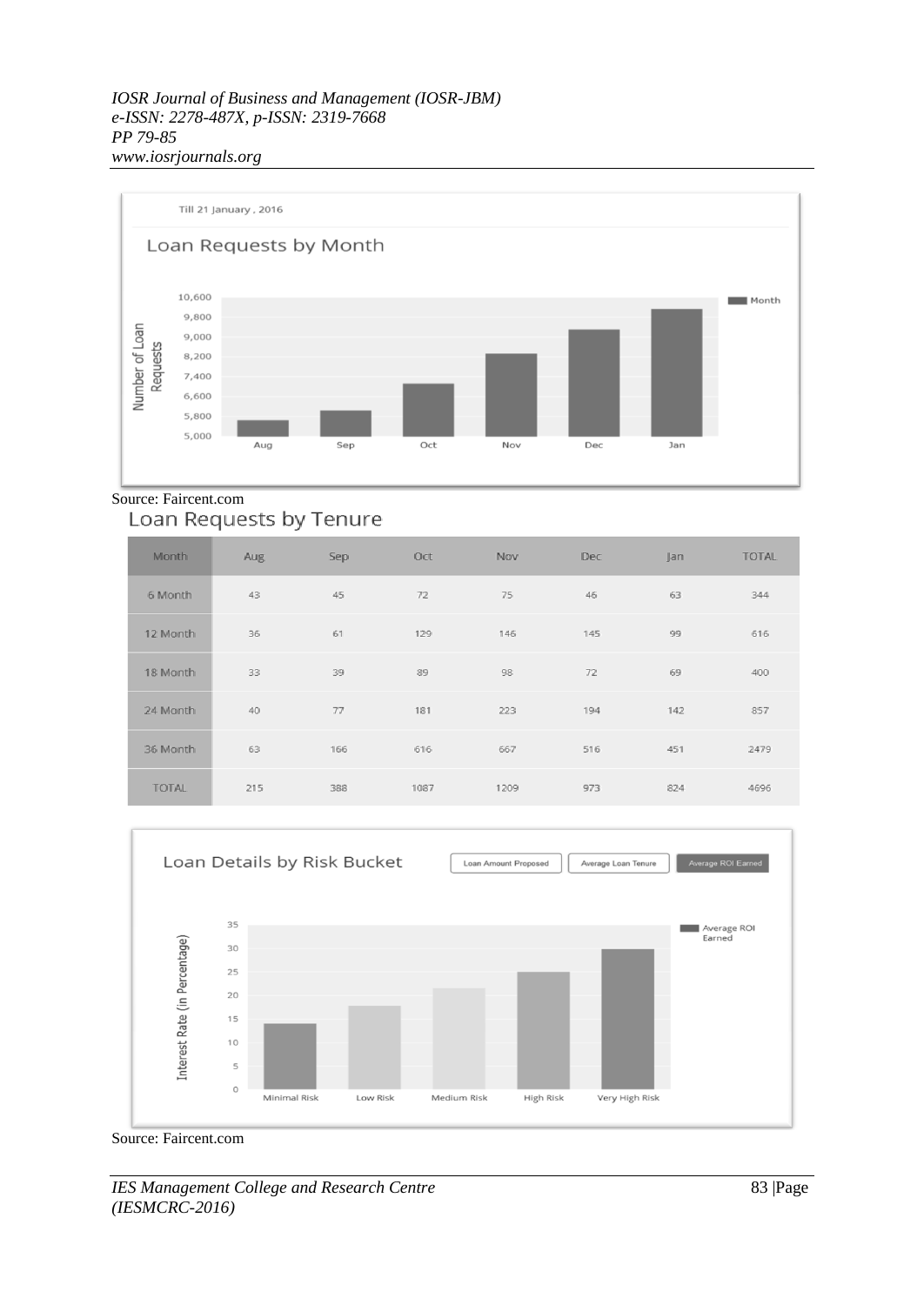#### **The Road Ahead**

According to P2P reports introducing a new idea in a market like India is worth it and would definitely take some time to gain visible grounds in this market. However the real test would be the intensity of acceptability amongst the people. Having said so, India is already home to such players like Faircent and i-lend and i-lend being the premier among them, has been the forerunner in introducing the concept of P2P lending in India. Through a simple online platform, i-lend enables borrowers and lenders to interact one-on-one and discuss loan amount and interest rates before finalizing the agreement. This is a huge opportunity for both the borrowers and lenders, as it gives them complete freedom to negotiate fairly. This definitely indicates towards the probable future of peer-to-peer lending in India. It will definitely play a major role in shaping the financial future of the country.

#### **IV. Conclusion**

Various non conventional forms of lending emerged out of which peer to peer lending or marketplace lending is one which started as a relatively simple system for facilitating loans between individuals online. P2P Lending has gained a solid traction in the Western market and it would be a matter of time before it sets a solid foot in India as well. However, the highly regulated market in India would make things time consuming. Having said so, P2P lending would definitely provide a mechanism enabling lenders and borrowers mutually strike a beneficial deal. Peer to peer loans are the easiest to avail with justified interest rates. P2P lending also enables investors earn a profitable margin by investing in credit worthy borrowers. Today these loans are purchased by large investors like banks, hedge funds and wealth management firms. The entry of these investors has motivated a growth of startups and other actors dedicated to advising investors, performing loan data analysis, and automating the investment process. P2P platforms in India are prone to attract only higher risk borrowers. This combined with the fact that individual lenders have limited risk-assessment tools available to them results in sub-optimal risk adjusted returns for lenders. Need of the hour is regulating the alternative consumer lending, greater monitoring of data accuracy in underwriting, scrutiny on compliance with laws Some questions still Unanswered:

 In the peer-to-peer lending model, companies draw profit from servicing and late payment fees rather than from repayment of principal and interest on the loan. In such a model, where do incentives for accountability towards consumers lie?

 What standards should exist for judging fairness in this industry? How will underwriting standards change as institutional investors increasingly purchase a larger proportion of available loans? Will peer-to-peer lending companies be able to draw in sufficient volume of borrowers, and will there be consequences to new tactics (such as marketing) for attracting borrowers?

 Is P2P too futuristic in India? While intending to set up a P2P platform, one may not find legal provisions for this at present. However, with the popularity of the concept, the laws and regulations will have to evolve.

 Is India is ready for crowd funding or is it premature to introduce such risky investment channel? With the segment gaining popularity the central bank may also have to look at the quasi-fiscal element. The question is if the segment continues with the momentum and popularity, would the central bank not want any oversight or have some degree of control so that its fiscal and monetary stance is maintained? Many interventions to infuse or mop up liquidity have an inherent fiscal element to them and a day may not be far when P2P is no exception. Executives are worried about the risks of a "Bitcoin-style bust" that could rattle confidence in the nascent industry.

#### **References**:

[1]. <http://www.moneysavingexpert.com/savings/peer-to-peer-lending>

- [2]. http://articles.economictimes.indiatimes.com/2015-03-27/news/60553772\_1\_p2p-sites-crowdfunding-draft-guidelines
- [3]. <http://www.investopedia.com/terms/p/peer-to-peer-lending.asp><br>[4]. http://www.cnbc.com/2015/08/28/more-investors-turn-to-p2p-l
- [4]. <http://www.cnbc.com/2015/08/28/more-investors-turn-to-p2p-lenders-for-high-yield.html>
- [5]. https://www.faircent.com<br>[6]. https://www.lendbox.in
- [6].  $\frac{https://www.lengthbox.in}{http://www.lengthbox.in}$
- <http://www.moneylife.in/article/is-peer-to-peer-lending-too-futuristic-in-india/43545.html>
- [8]. [http://www.business-standard.com/article/finance/rbi-plans-to-monitor-peer-to-peer-lending-115122100639\\_1.html](http://www.business-standard.com/article/finance/rbi-plans-to-monitor-peer-to-peer-lending-115122100639_1.html)
- [9]. tp://www.economist.com/news/finance-and-economics/21597932
- [10]. [http://www.economist.com/news/finance-and-economics/21597932-offering-both-borrowers-and-lenders-better-deal-websites-put](http://www.economist.com/news/finance-and-economics/21597932-offering-both-borrowers-and-lenders-better-deal-websites-put-two)[two](http://www.economist.com/news/finance-and-economics/21597932-offering-both-borrowers-and-lenders-better-deal-websites-put-two)
- [11]. <http://www.morganstanley.com/ideas/p2p-marketplace-lending>